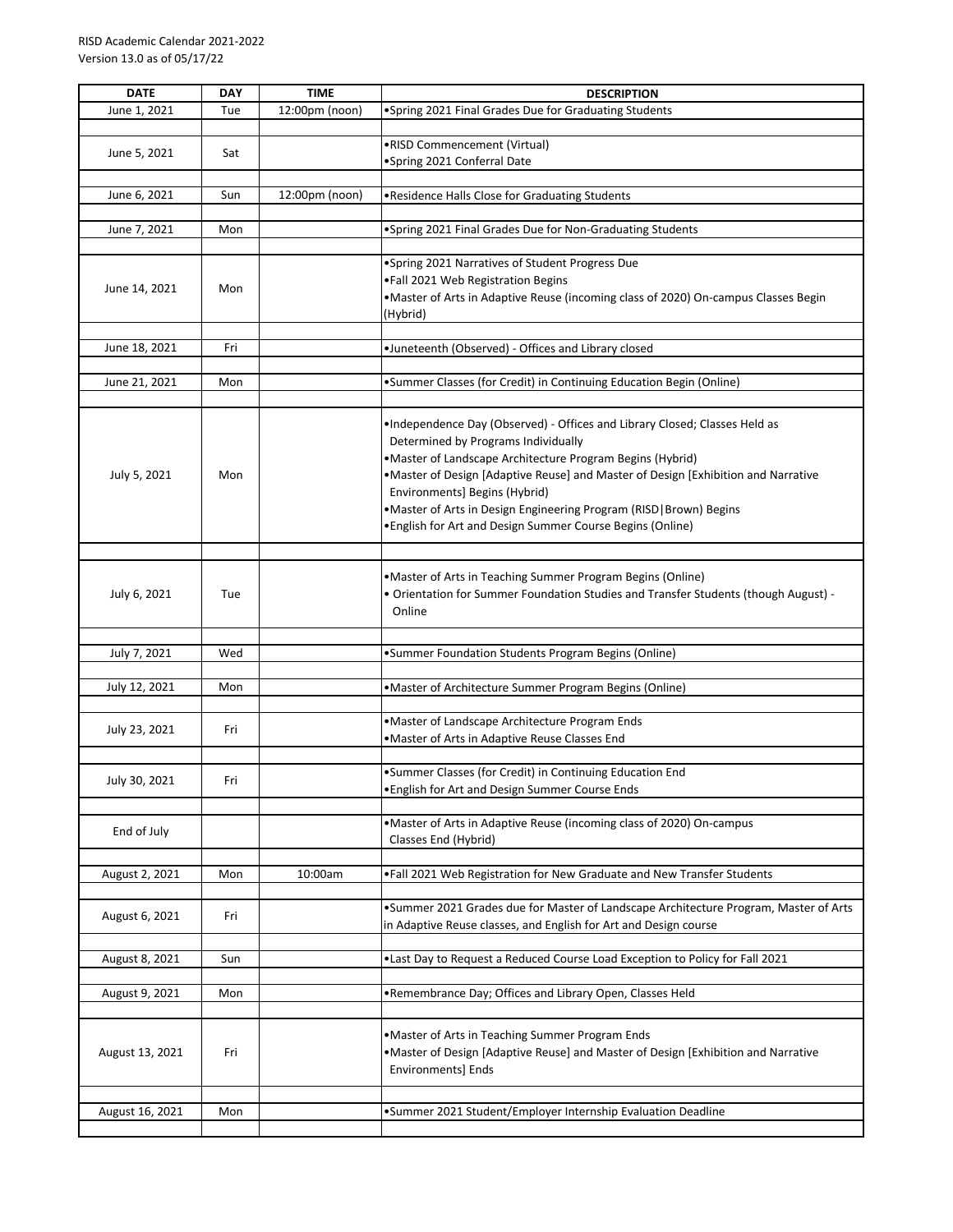| August 18, 2021    | Wed | •Summer Foundation Studies Program Ends                                                                                                                                                                                                                                               |
|--------------------|-----|---------------------------------------------------------------------------------------------------------------------------------------------------------------------------------------------------------------------------------------------------------------------------------------|
| August 20, 2021    | Fri | .Master of Architecture Summer Program Ends                                                                                                                                                                                                                                           |
| August 27, 2021    | Fri | .Summer 2021 Grades due for Master of Arts in Teaching, Master of Design [Adaptive<br>Reuse], Master of Design [Exhibition and Narrative Environments], Master of<br>Architecture, and Summer Foundation Studies<br>.Master of Arts in Design Engineering Program (RISD   Brown) Ends |
| August 31, 2021    | Tue | •Summer 2021 Degree Conferral Date                                                                                                                                                                                                                                                    |
| September 3, 2021  | Fri | . Fall 2021 Independent Study/Collaborative Study Approval Deadline to be Sent<br>from Department to Registrar's Office<br>.Fall 2021 Web Registration Waitlists Close                                                                                                                |
| September 4, 2021  | Sat | .New Student Orientation (through September 7th) - In Person                                                                                                                                                                                                                          |
| September 5, 2021  | Sun | .Residence Halls Open to All Students<br>.Fall 2021 Web Registration Closes                                                                                                                                                                                                           |
| September 6, 2021  | Mon | .Labor Day - Offices and Library Closed (Note: Check with Supervisor Regarding<br>Schedule Due to Student Move-in)                                                                                                                                                                    |
| September 7, 2021  | Tue | •Convocation (Online)<br>.Fall 2021 Academic Advising for New Transfer and Graduate Students<br>•Summer 2021 Narratives of Student Progress Due<br>•Summer 2021 Grades due for Summer Internships                                                                                     |
| September 8, 2021  | Wed | .Fall 2021 Degree Program Classes Begin<br>.Fall 2021 Add/Drop Registration Period Begins<br>.Fall 2021 Brown University Classes Begin; RISD Students May Register for Brown<br>Classes                                                                                               |
| September 15, 2021 | Wed | •Fall 2021 Final Day for Adding Courses and Final Day to Drop a Course Without "W"<br><b>Transcript Notation</b><br>. Fall 2021 Final Day to Submit Internship Registrations Deadline                                                                                                 |
| September 16, 2021 | Thu | .Fall 2021 Course Withdrawal Period "W" Grade Begins                                                                                                                                                                                                                                  |
| October 1, 2021    | Fri | . Wintersession 2022 and Spring 2022 Undergraduate and Graduate Reinstatement<br><b>Application Deadline</b>                                                                                                                                                                          |
| October 8, 2021    | Fri | .RISD Weekend (Through Oct. 10)                                                                                                                                                                                                                                                       |
| October 11, 2021   | Mon | . Indigenous Peoples' Day - Degree Program Classes Held; Offices and Library<br>Open                                                                                                                                                                                                  |
| October 15, 2021   | Fri | •Spring 2021 and Summer 2021 Incomplete Grade Deadline                                                                                                                                                                                                                                |
| October 19, 2021   | Tue | .Fall 2021 Mid-Semester                                                                                                                                                                                                                                                               |
| October 20, 2021   | Wed | •Wintersession 2022 Textbook and Course Estimated Cost of Materials Submission<br>Deadline                                                                                                                                                                                            |
| October 21, 2021   | Thu | .Fall 2021 Mid-Semester Warnings Due                                                                                                                                                                                                                                                  |
| October 25, 2021   | Mon | . Wintersession 2022 Web Registration Begins (by Appointment)                                                                                                                                                                                                                         |
|                    |     |                                                                                                                                                                                                                                                                                       |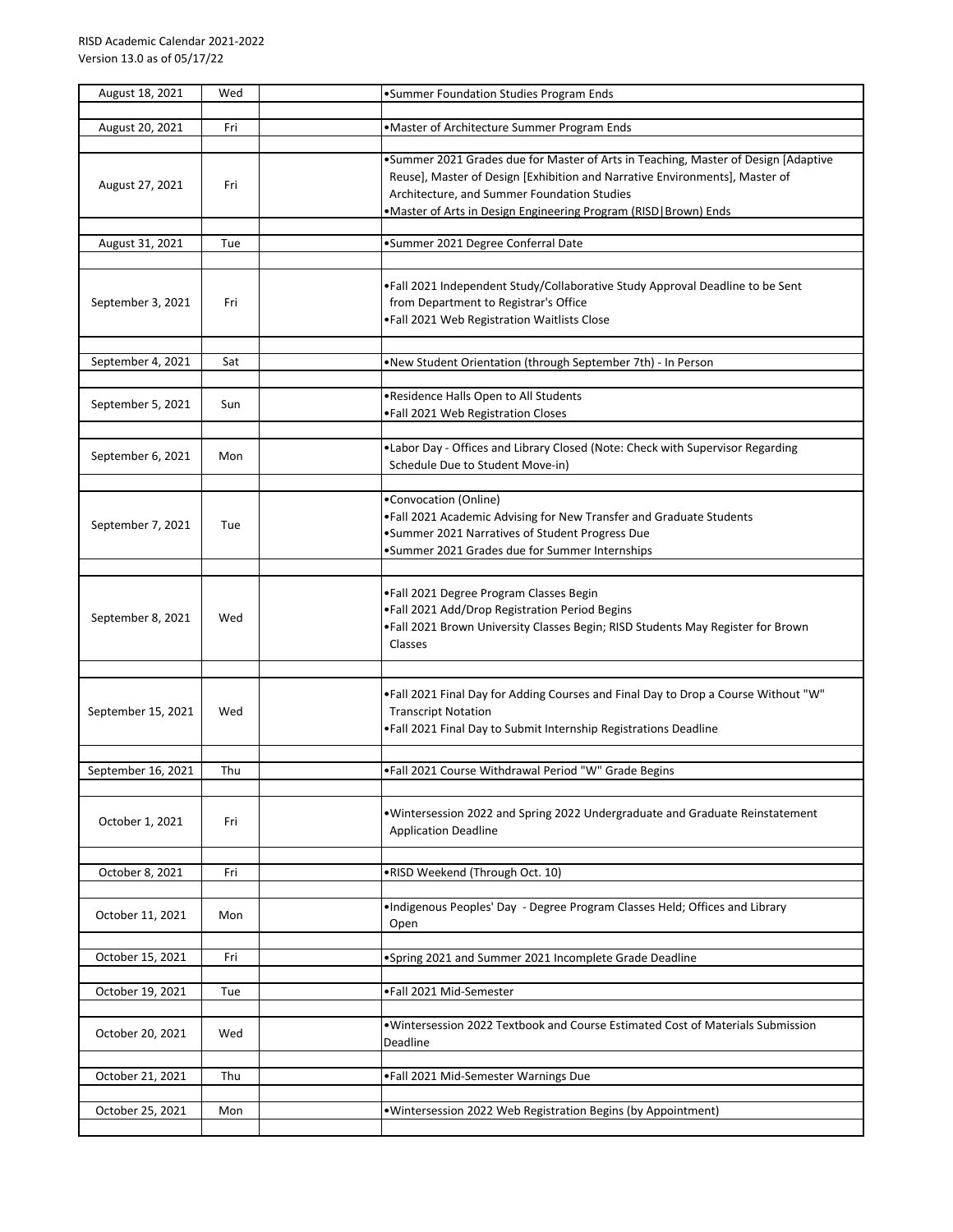| November 1, 2021  | Mon |                | •Spring 2022 Registration Advising (Through November 12)                                                                                                                                                     |
|-------------------|-----|----------------|--------------------------------------------------------------------------------------------------------------------------------------------------------------------------------------------------------------|
| November 2, 2021  | Tue |                | .Fall 2021 Final Date to Withdraw from Course, "W" Grade Deadline                                                                                                                                            |
| November 9, 2021  | Tue |                | . Spring 2022 Textbook and Course Estimated Cost of Materials Submission Deadline                                                                                                                            |
| November 11, 2021 | Thu |                | . Veterans Day - Degree Program Classes Held; Offices and Library Open                                                                                                                                       |
| November 15, 2021 | Mon |                | •Spring 2022 Web Registration Begins (by Appointment)                                                                                                                                                        |
| November 25, 2021 | Thu |                | •Thanksgiving (No Classes Held Wednesday 11/24 - Friday 11/26); Offices and Library<br>Closed 11/25 - 11/26<br>•Residence Halls Remain Open                                                                  |
| November 26, 2021 | Fri |                | . Wintersession 2022 and Spring 2022 Deadline for Students to Submit<br>Independent Study/Collaborative Study Applications to Their Faculty Tutor                                                            |
| November 29, 2021 | Mon |                | .Fall 2021 Degree Program Classes Resume                                                                                                                                                                     |
| November 30, 2021 | Tue |                | . Wintersession 2022 Final Day to Submit Internship Registrations Deadline                                                                                                                                   |
| December 1, 2021  | Wed |                | .Fall 2021 Student/Employer Internship Evaluation Deadline<br>. Wintersession 2022 and Spring 2022 Independent Study/Collaborative Study<br>Approval Deadline to be Sent from Faculty Tutor to Department    |
| December 3, 2021  | Fri |                | .Fall 2021 Degree Program Classes End                                                                                                                                                                        |
| December 6, 2021  | Mon |                | .Fall 2021 Reading/Preparation Day - No Classes, Exams or Crits Held<br>. Last Day to Request a Wintersession Waiver Exception to Policy for<br>Wintersession 2022                                           |
| December 7, 2021  | Tue |                | . Fall 2021 Liberal Arts and Graduate Commons Exams                                                                                                                                                          |
| December 8, 2021  | Wed |                | .Fall 2021 Studio Review Days (Through Dec. 14)                                                                                                                                                              |
| December 12, 2021 | Sun |                | •Brown University Classes End                                                                                                                                                                                |
| December 13, 2021 | Mon |                | .Brown University Final Exams (Through December 21)                                                                                                                                                          |
| December 14, 2021 | Tue |                | •Fall 2021 Final Day of the Semester<br>.Fall 2021 Degree Conferral Date<br>. Wintersession 2022 Independent Study/Collaborative Study Approval Deadline<br>to be Sent from Department to Registrar's Office |
| December 15, 2021 | Wed | 12:00pm (noon) | . Residence Halls Close for December Holiday Break; Limited Housing Available<br>Over Winter Break                                                                                                           |
| December 17, 2021 | Fri |                | .Fall 2021 Final Grades Due in Registrar's Office<br>.Wintersession 2022 Web Registration Waitlists Close                                                                                                    |
| December 19, 2021 | Sun |                | . Wintersession 2022 Web Registration Closes                                                                                                                                                                 |
| December 24, 2021 | Fri |                | . Offices and Library Closed for Winter Break (Through Jan. 3)                                                                                                                                               |
| January 1, 2022   | Sat |                | . New Year's Day - Offices and Library Closed                                                                                                                                                                |
| January 3, 2022   | Mon |                | . Residence Halls Open for Students Attending Wintersession                                                                                                                                                  |
| January 5, 2022   | Wed |                | .Fall 2021 Narratives of Student Progress Due                                                                                                                                                                |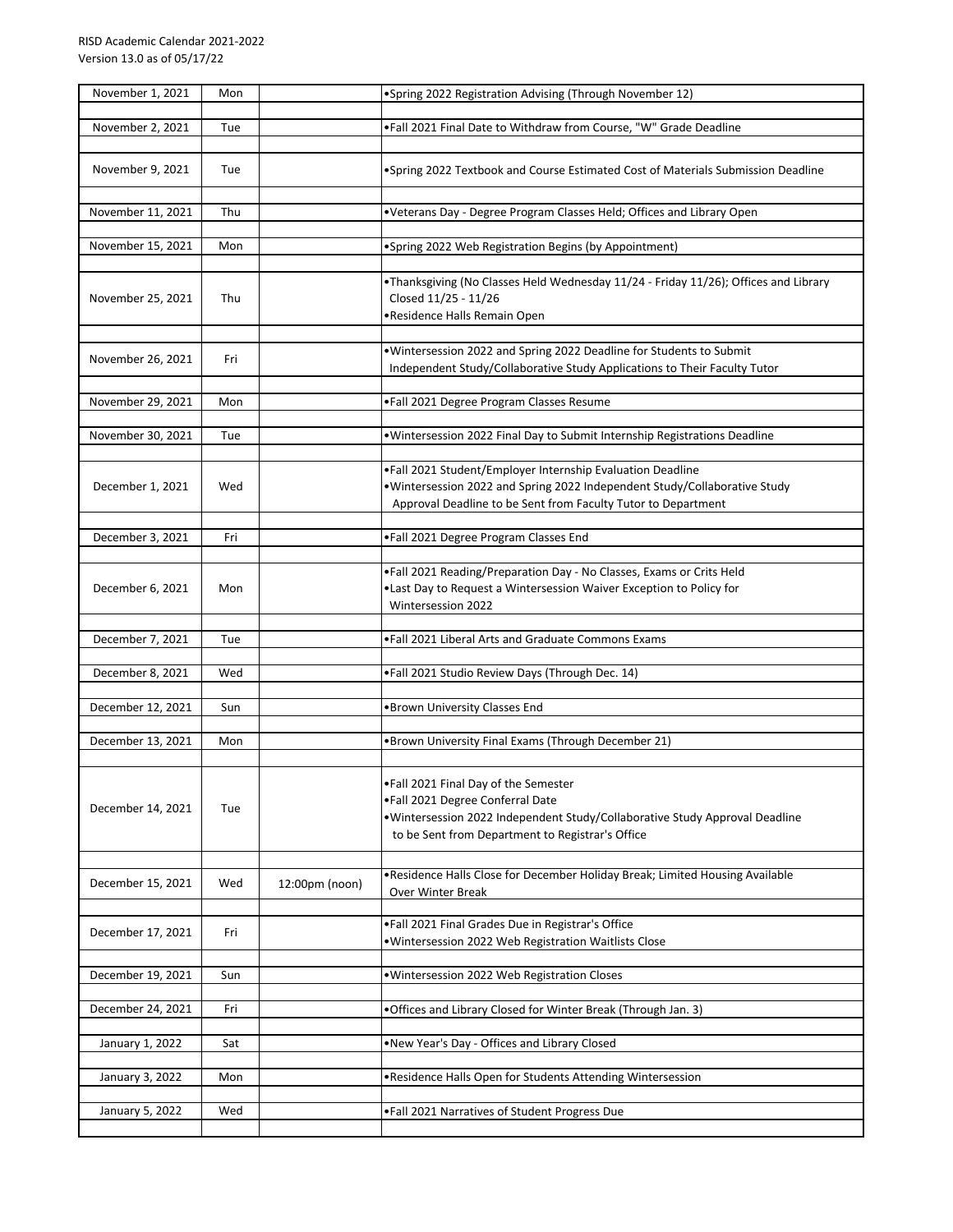| January 6, 2022   | Thu | · Wintersession 2022 Classes Begin<br>·Wintersession 2022 Add/Drop Registration Period Begins                                                                                                                                        |
|-------------------|-----|--------------------------------------------------------------------------------------------------------------------------------------------------------------------------------------------------------------------------------------|
| January 13, 2022  | Thu | . Wintersession 2022 Final Day for Adding Courses and Final Day to Drop a Course without<br>"W" Transcript Notation                                                                                                                  |
| January 14, 2022  | Fri | .Wintersession 2022 Course Withdrawal Period "W" Grade Begins                                                                                                                                                                        |
| January 17, 2022  | Mon | .Dr Martin Luther King, Jr. Day - No Degree Program Classes Held; Offices and Library<br>Closed<br>. Last Day to Request a Reduced Course Load Exception to Policy for Spring 2022                                                   |
| January 19, 2022  | Wed | •Spring 2022 Web Registration for First-Year Undergraduates                                                                                                                                                                          |
| January 26, 2022  | Wed | •Brown University Spring Classes Begin; RISD Students May Register for Brown Classes                                                                                                                                                 |
| January 28, 2022  | Fri | . Wintersession 2022 Final Date to Withdraw from a Course, "W" Grade Deadline                                                                                                                                                        |
| February 1, 2022  | Tue | •Fall 2021 Incomplete Grade Deadline                                                                                                                                                                                                 |
| February 2, 2022  | Wed | . Wintersession 2022 Student/Employer Internship Evaluation Deadline                                                                                                                                                                 |
| February 9, 2022  | Wed | ·Wintersession 2022 Degree Program Classes End<br>•Spring 2022 Web Registration Waitlists Close                                                                                                                                      |
| February 10, 2022 | Thu | .Residence Halls Close for Students Not Registered for Spring Semester                                                                                                                                                               |
| February 11, 2022 | Fri | •Spring 2022 Web Registration Closes                                                                                                                                                                                                 |
| February 14, 2022 | Mon | • Wintersession 2022 Final Grades Due<br>.Residence Halls Open for Students for Spring Semester<br>• Spring 2022 Independent Study/Collaborative Study Approval Deadline to be Sent<br>from the Department to the Registrar's Office |
| February 15, 2022 | Tue | .Fall 2022 Graduate Student Reinstatement Deadline                                                                                                                                                                                   |
| February 17, 2022 | Thu | • Spring 2022 Degree Program Classes Begin<br>•Spring 2022 Add/Drop Registration Period Begins                                                                                                                                       |
| February 21, 2022 | Mon | . President's Day - Degree Program Classes Held; Offices and Library Open                                                                                                                                                            |
| February 23, 2022 | Wed | . Wintersession 2022 Narratives of Student Progress Due<br>•Spring 2022 Final Day to Submit Internship Registrations Deadline                                                                                                        |
| February 24, 2022 | Thu | . Spring 2022 Final Day for Adding Courses and Final Day to Drop a Course Without "W"<br><b>Transcript Notation</b>                                                                                                                  |
| February 25, 2022 | Fri | •Spring 2022 Course Withdrawal Period, "W" Grade Begins                                                                                                                                                                              |
| February 28, 2022 | Mon | • Freshman Major Declaration Begins on WebAdvisor (Through Mar. 4)                                                                                                                                                                   |
| March 1, 2022     | Tue | •Summer 2022 Travel Class Registration Begins (Through April 30)                                                                                                                                                                     |
| March 15, 2022    | Tue | · Wintersession 2022 Incomplete Grade Deadline                                                                                                                                                                                       |
| March 28, 2022    | Mon | • Spring Recess Begins for Degree Programs (Through Apr. 1); Residence Halls<br>Remain Open                                                                                                                                          |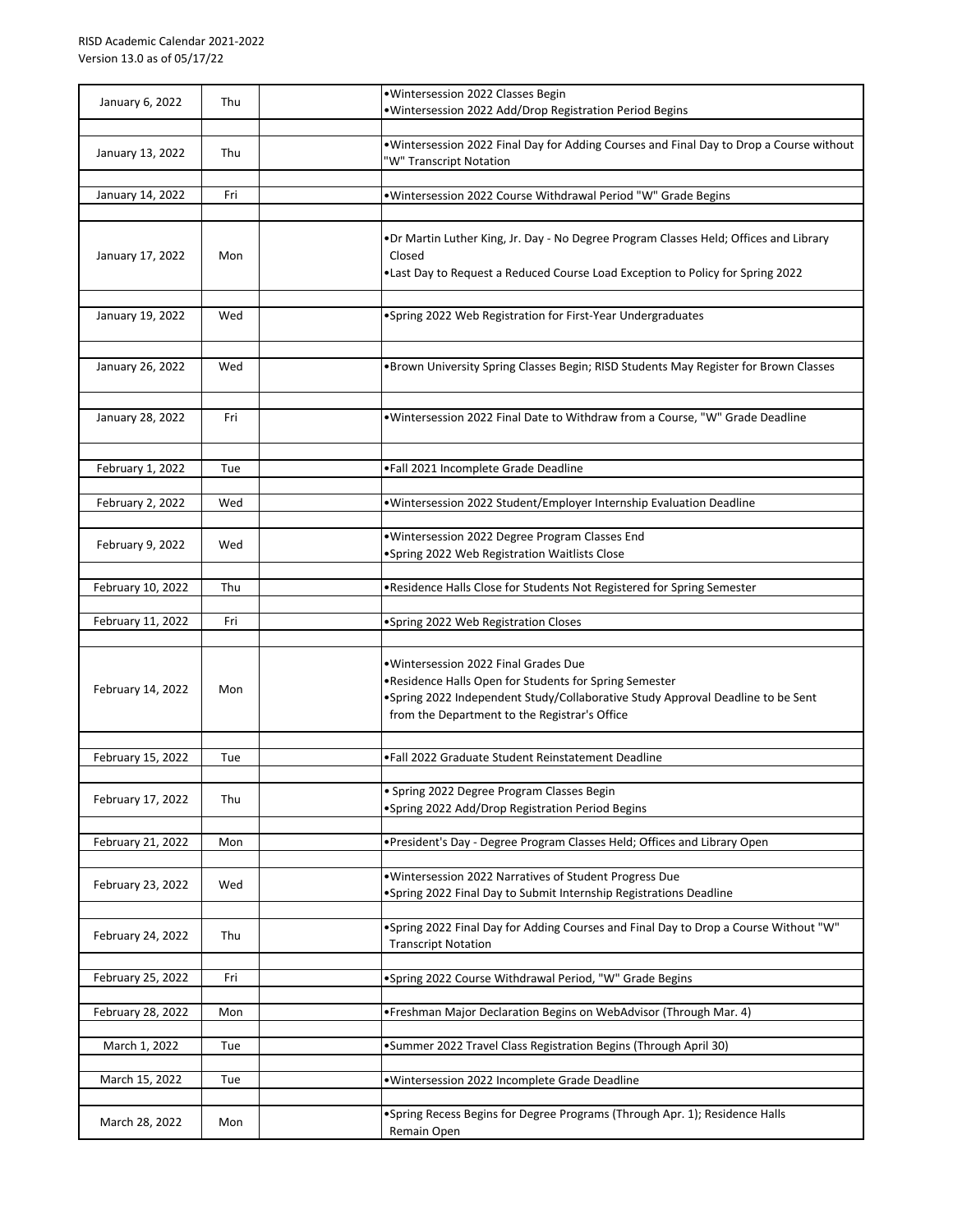| April 1, 2022  | Fri |                | .Fall 2022 Undergraduate Student Reinstatement Deadline                                                                                                      |
|----------------|-----|----------------|--------------------------------------------------------------------------------------------------------------------------------------------------------------|
| April 4, 2022  | Mon |                | •Spring 2022 Degree Program Classes Resume                                                                                                                   |
| April 6, 2022  | Wed |                | •Spring 2022 Mid-Semester                                                                                                                                    |
| April 8, 2022  | Fri |                | •Spring 2022 Mid-Semester Warnings Due                                                                                                                       |
| April 20, 2022 | Wed |                | .Spring 2022 Final Date to Withdraw from a Course, "W" Grade Deadline                                                                                        |
| April 25, 2022 | Mon |                | .Fall 2022 Registration Advising (Through May 6)                                                                                                             |
| April 29, 2022 | Fri |                | . Fall 2022 Textbook and Course Estimated Cost of Materials Submission Deadline                                                                              |
| May 2, 2022    | Mon |                | •Spring 2022 Student/Employer Internship Evaluation Deadline                                                                                                 |
| May 9, 2022    | Mon |                | .Fall 2022 Web Registration Begins (by Appointment)                                                                                                          |
| May 10, 2022   | Tue |                | . Brown University Spring Classes End                                                                                                                        |
| May 11, 2022   | Wed |                | .Brown University Final Exams (Through May 20)                                                                                                               |
| May 13, 2022   | Fri |                | .Fall 2022 Deadline for Continuing Students to Submit Independent<br>Study/Collaborative Study Application to Their Faculty Tutor                            |
| May 18, 2022   | Wed |                | •Spring 2022 Degree Program Classes End<br>.Fall 2022 Independent Study/Collaborative Study Approval Deadline to be Sent<br>from Faculty Tutor to Department |
| May 19, 2022   | Thu |                | . Reading/Preparation Day - No Classes, Exams or Crits Held                                                                                                  |
| May 20, 2022   | Fri |                | •Spring 2022 Liberal Arts and Graduate Commons Exams                                                                                                         |
| May 23, 2022   | Mon |                | •Spring 2022 Studio Review Days (Through May 27)                                                                                                             |
| May 27, 2022   | Fri |                | •Spring 2022 Final Day of Semester                                                                                                                           |
| May 28, 2022   | Sat | 12:00pm (noon) | . Residence Halls Close; Residence Halls Remain Open for Students Scheduled to<br>Graduate                                                                   |
| May 30, 2022   | Mon |                | •Memorial Day - Offices and Library Closed                                                                                                                   |
| May 31, 2022   | Tue | 12:00pm (noon) | •Spring 2022 Final Grades Due for Graduating Students                                                                                                        |
|                |     |                |                                                                                                                                                              |
| June 4, 2022   | Sat |                | •RISD Commencement<br>•Spring 2022 Conferral Date                                                                                                            |
| June 5, 2022   | Sun | 12:00pm (noon) | . Residence Halls Close for Graduating Students                                                                                                              |
| June 6, 2022   | Mon |                | •Spring 2022 Final Grades Due for Non-Graduating Student                                                                                                     |
| June 13, 2022  | Mon |                | •Spring 2022 Narratives of Student Progress Due                                                                                                              |
| June 15, 2022  | Wed |                | •Summer 2022 Final Day to Submit Internship Registrations Deadline                                                                                           |
| June 20, 2022  | Mon |                | •Juneteenth (Observed)                                                                                                                                       |
| July 4, 2022   | Mon |                | . Independence Day - Offices and Library Closed; Degree Program Classes Held                                                                                 |